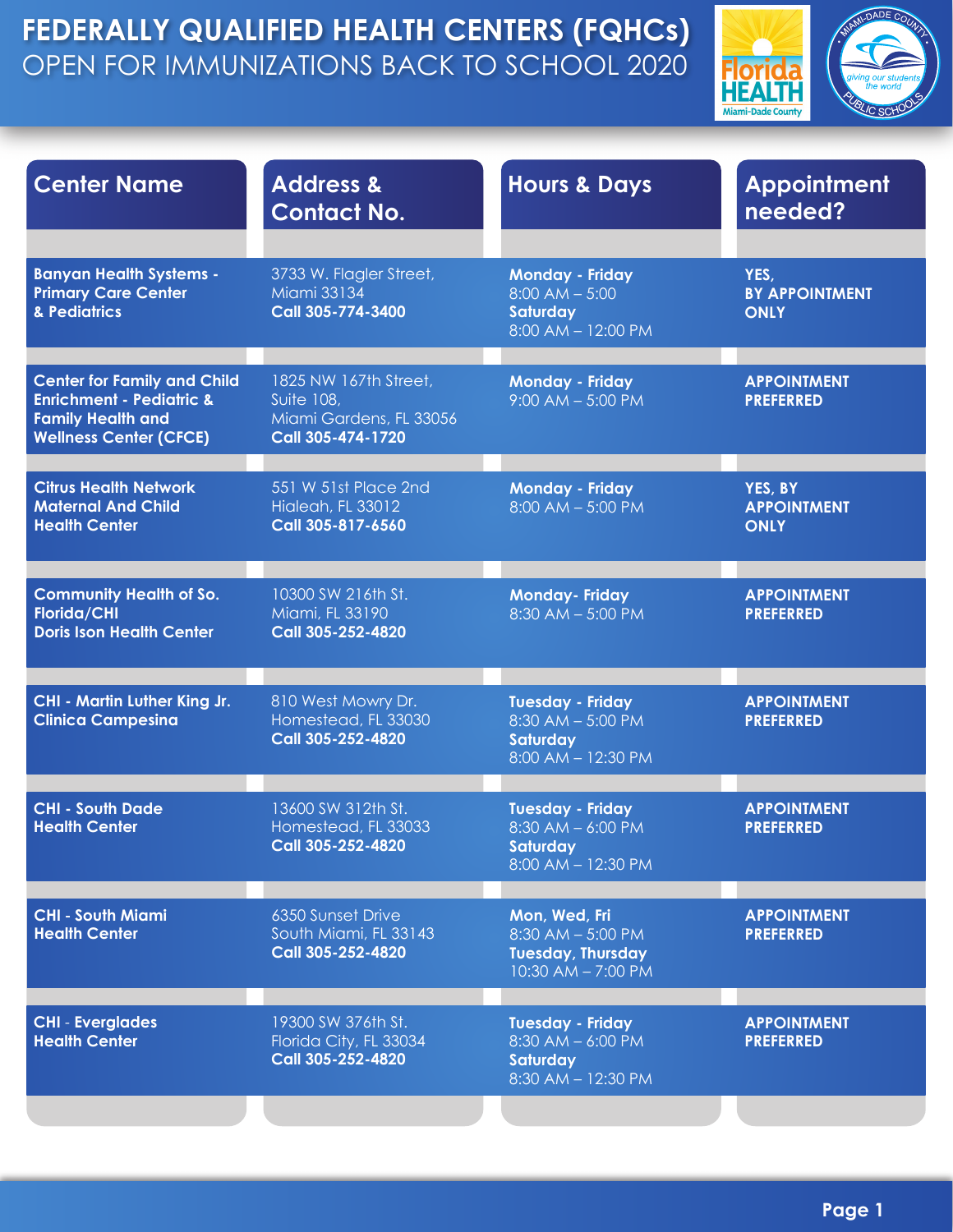

| <b>Center Name</b>                                       | <b>Address &amp;</b><br><b>Contact No.</b>                               | <b>Hours &amp; Days</b>                                                                                                                                                                          | <b>Appointment</b><br>needed?                                                                                                                                                                                |
|----------------------------------------------------------|--------------------------------------------------------------------------|--------------------------------------------------------------------------------------------------------------------------------------------------------------------------------------------------|--------------------------------------------------------------------------------------------------------------------------------------------------------------------------------------------------------------|
| <b>CHI - Naranja</b><br><b>Health Center</b>             | 13805 SW 264th St.<br>Naranja, FL 33032<br>Call 305-252-4820             | <b>Tuesday - Friday</b><br>$8:30$ AM $-$ 6:00 PM<br><b>Saturday</b><br>$8:30$ AM $-12:30$ PM                                                                                                     | <b>APPOINTMENT</b><br><b>PREFERRED</b>                                                                                                                                                                       |
| <b>CHI - West Kendall</b><br><b>Health Center</b>        | 13540 SW 135th Ave.<br>Miami, FL 33186<br>Call 305-252-4820              | <b>Tuesday - Friday</b><br>$8:30$ AM $-$ 6:00 PM<br><b>Saturday</b><br>8:30 AM - 12:30 PM                                                                                                        | <b>APPOINTMENT</b><br><b>PREFERRED</b>                                                                                                                                                                       |
| <b>Empower U Community</b><br><b>Health Center, Inc.</b> | 7900 NW 27th Ave<br>Suite $E-12$<br>Miami, FL 33147<br>Call 786-318-2337 | <b>Monday - Thursday</b><br>$8:30$ AM $-3:00$ PM<br>$3:00$ PM $-$ 4:30 PM<br><b>Friday</b><br>$8:30$ AM $- 1:00$ PM<br>$1:30$ PM $-$ 4:30 PM<br>Sat 07/25, 08/08, 08/15<br>$9:00$ AM $- 2:00$ PM | <b>NO APPOINTMENT</b><br><b>NEEDED IN THE MORNING</b><br><b>BUT ARE AVAILABLE.</b><br><b>APPOINTMENT</b><br><b>REQUIRED IN</b><br><b>THE AFTERNOON</b><br><b>NO APPOINTMENT</b><br><b>NEEDED ON SATURDAY</b> |
| <b>JMH - Ambulatory Care</b>                             | 1611 NW 12 Ave<br>ACC W & ACC E<br>Miami, FL 33136<br>Call 305-585-6358  | <b>Monday - Friday</b><br>$8:00$ AM $-$ 4:30 PM                                                                                                                                                  | YES,<br><b>BY APPOINTMENT</b><br><b>ONLY</b>                                                                                                                                                                 |
| <b>JMH</b> - Dr. Rafael A.<br><b>Penalver Clinic</b>     | 971 NW 2nd Street<br>Miami, FL 33128<br>Call 305-585-2899                | <b>Monday - Friday</b><br>$8:00$ AM $-$ 4:30 PM                                                                                                                                                  | YES,<br><b>BY APPOINTMENT</b><br><b>ONLY</b>                                                                                                                                                                 |
| <b>JMH</b> - Jefferson Reeves<br><b>Health Center</b>    | 1009 NW 5th Avenue<br>Miami, FL 33136<br>Call 786-466-4083               | <b>Monday - Friday</b><br>$8:00$ AM $-$ 4:30 PM                                                                                                                                                  | YES,<br><b>BY APPOINTMENT</b><br><b>ONLY</b>                                                                                                                                                                 |
| <b>JMH - Miami Hope Center</b>                           | 1550 N Miami Avenue<br>Miami, FL 33136<br>Call 305-329-3021              | <b>Monday - Friday</b><br>$8:00$ AM $-$ 4:30 PM                                                                                                                                                  | YES,<br><b>BY APPOINTMENT</b><br><b>ONLY</b>                                                                                                                                                                 |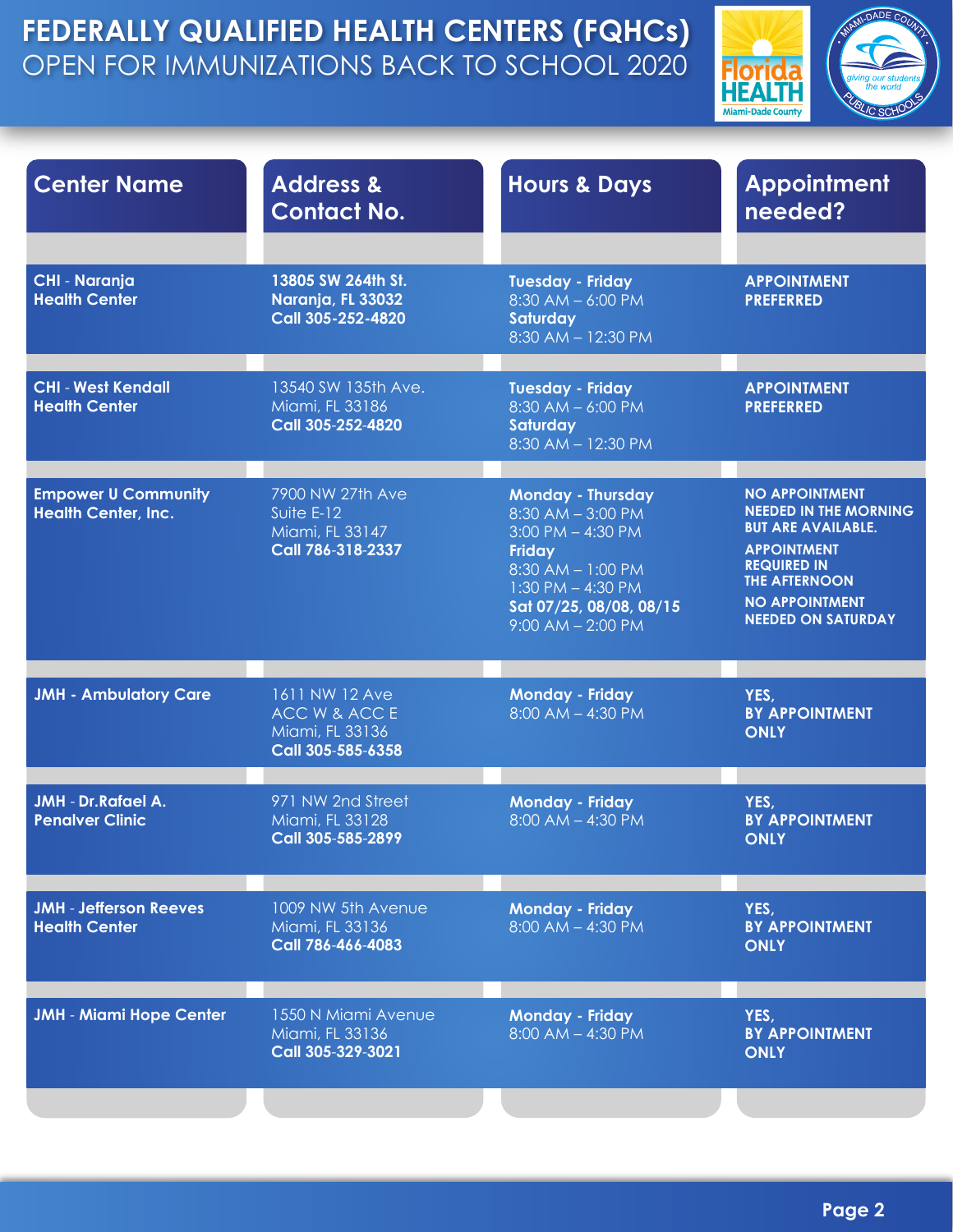

| <b>Center Name</b>                                                    | <b>Address &amp;</b><br><b>Contact No.</b>                              | <b>Hours &amp; Days</b>                         | <b>Appointment</b><br>needed?                |
|-----------------------------------------------------------------------|-------------------------------------------------------------------------|-------------------------------------------------|----------------------------------------------|
| <b>JMH - North Dade</b><br><b>Health Clinic</b>                       | 16555 NW 25 Avenue<br>Miami, FL 33054<br>Call 786-466-1500              | <b>Monday - Friday</b><br>$8:00$ AM $-$ 4:30 PM | YES,<br><b>BY APPOINTMENT</b><br><b>ONLY</b> |
| <b>JMH</b> - Prevention,<br>Education,<br><b>Treatment (PET)</b>      | <b>615 Collins Avenue</b><br>Miami Beach, FL 33129<br>Call 305-585-4200 | <b>Monday - Friday</b><br>$8:00$ AM $-$ 4:30 PM | YES,<br><b>BY APPOINTMENT</b><br><b>ONLY</b> |
| <b>JMH - Rosie Lee Wesley</b><br><b>Health Center</b>                 | 6601 SW 62 Avenue<br>South Miami, FL 33143<br>Call 786-466-6900         | <b>Monday - Friday</b><br>$8:00$ AM $-$ 4:30 PM | YES,<br><b>BY APPOINTMENT</b><br><b>ONLY</b> |
| <b>JMH - South Dade</b><br><b>Homeless Center</b>                     | 28205 SW 125 Avenue<br>Homestead, FL 33030<br>Call 305-416-7154         | <b>Monday - Friday</b><br>$8:00$ AM $-$ 4:30 PM | YES,<br><b>BY APPOINTMENT</b><br><b>ONLY</b> |
| <b>Jessie Trice</b><br><b>Main Pediatrics</b>                         | 5361 NW 22 Ave,<br>Miami, FL 33142<br>Call 305-637-6400                 | <b>Monday - Friday</b><br>$8:00$ AM $-5:00$ PM  | YES,<br><b>BY APPOINTMENT</b><br><b>ONLY</b> |
| <b>Jessie Trice</b><br><b>North Community</b><br><b>Health Center</b> | 1190 NW 95 St.<br>Suite 304<br>Miami, FL 33150<br>Call 305-637-6400     | <b>Monday - Friday</b><br>$8:00$ AM $- 5:00$ PM | YES,<br><b>BY APPOINTMENT</b><br>ONLY        |
| <b>Jessie Trice</b><br><b>Flamingo Pediatrics</b>                     | 901 E 10th Ave<br>Bay 39,<br>Hialeah, FL 33010<br>Call 305-637-6400     | <b>Monday - Friday</b><br>$8:00$ AM $- 5:00$ PM | YES,<br><b>BY APPOINTMENT</b><br><b>ONLY</b> |
| <b>Jessie Trice</b><br>Lotus Village                                  | 217 NW 15 St,<br>Miami, FL 33136<br>Call 305-637-6400                   | <b>Monday - Friday</b><br>$8:00$ AM $- 5:00$ PM | YES,<br><b>BY APPOINTMENT</b><br><b>ONLY</b> |